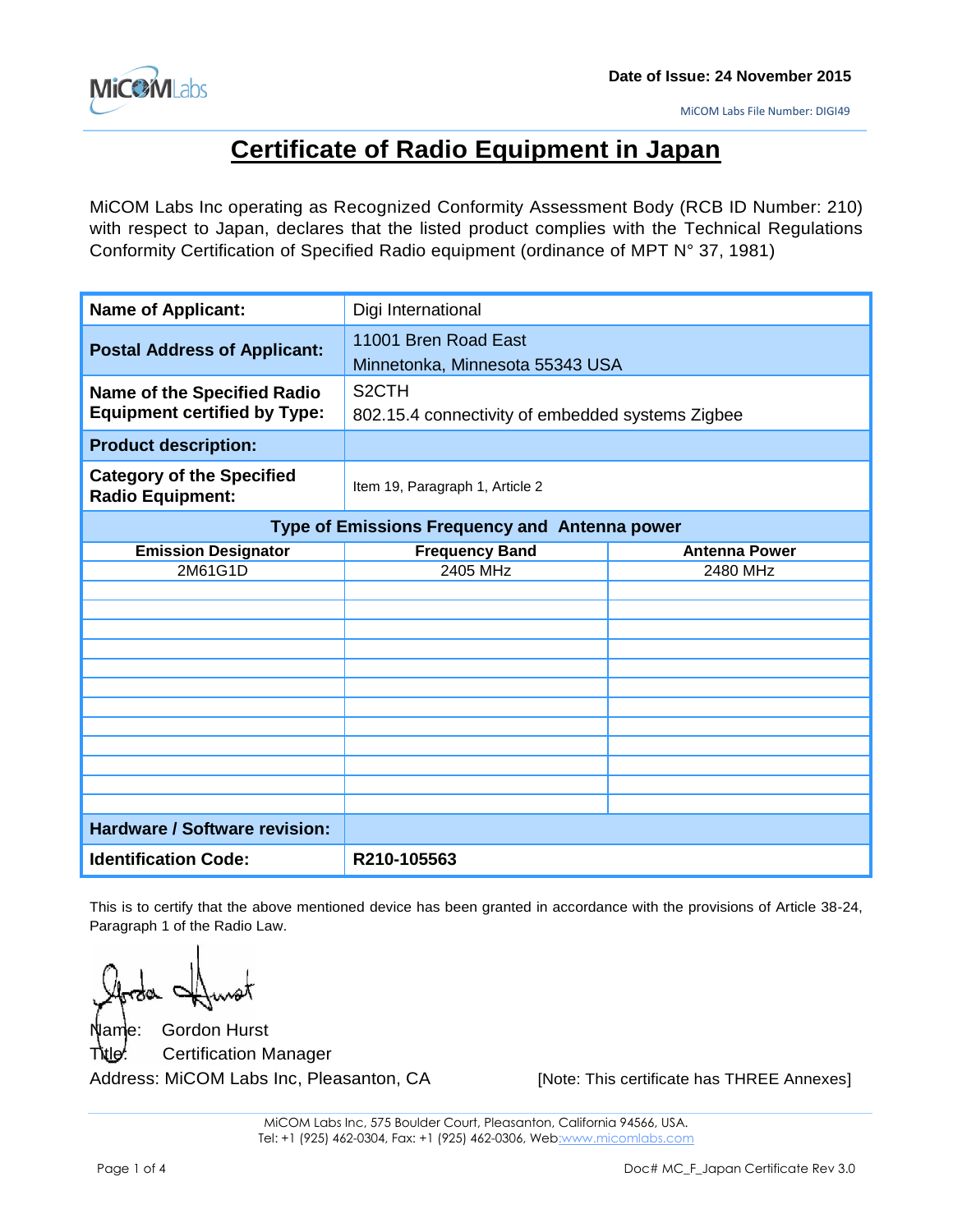

## **Annex 1 to certificate of Radio Equipment in Japan**

#### **Certificate Number; R210-105563**

The validity of this Certificate is limited to products, which are equal to the one examined in the type-examination.

• When the manufacturer (or holder of this certificate) is placing the product on the Japanese market, the product must be affixed with the following Specified Radio Equipment marking:



#### **Remarks and observations**

The following conditions are applicable:

Declared Supply voltage: 3.3 VDC

#### **Antennas**

Nearson dipole antenna

- Operational Range: 2.4 2.5 GHz
- Maximum gian: 2.0 dBi
- Mechanical length: 127 mm
- Reverse SMA

Pulse Single Band Antenna model: W1030

- Operational Range: 2.4 2.5 GHz
- Maximum gain: 2.0 dBi
- Mechanical length: 82.5 mm

Pulse Single Band Antenna model: W1049B050

- **•** Operational Range: 2.4 2.5 GHz
- **•** Maximum gain: 2.0 dBi
- **•** Mechanical length: 82.5 mm

bec bobbintron electrical corporation model # AN2400-37A19BX

- Operational frequency: 2400 2500 MHz
- Maximum gain 2.0 dBi
- Mechanical length: 82.3 mm
- Reverse SMA

MaxStream Whip Antenna

- Operational frequency: 2.4 GHz
- Maximum Gain: -
- Mechanical Length: 28.6 mm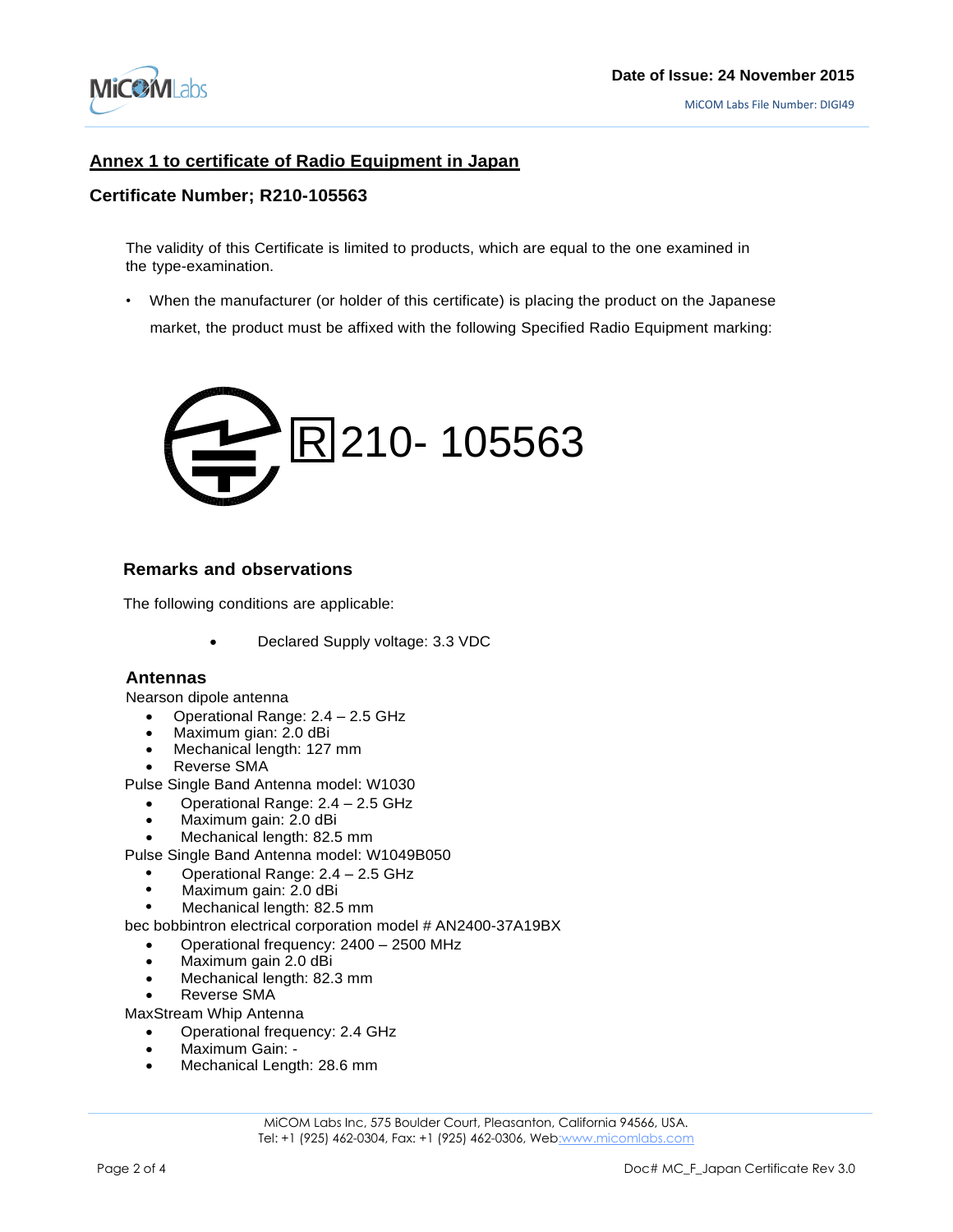

### **Annex 2 to certificate of Radio Equipment in Japan**

#### **Certificate Number; R210-105563**

### **Documentation lodged for this type-examination:**

Test Reports:

• MiCOM Labs: DIGI49-J2 Rev A

Product Documentation:

- -Assembly drawings
- Layout Drawings
- Antenna Specifications
- -Bill of materials
- Block diagram
- -Electric/Schematic diagrams
- -Antenna specifications
- Photos
- User manual

### **Technical Standards and Specifications**

The product shows no non-compliances with the following Equipment Radio Regulations (including amendments)

- Chapter I, General Provisions<br>- Chapter II Transmitting Fourn
- Chapter II, Transmitting Equipment
- Chapter III, Receiving Equipment
- Chapter IV, section 4.17 article 49.20
- Radio equipment specified in Item (19) of article 2, paragraph1.